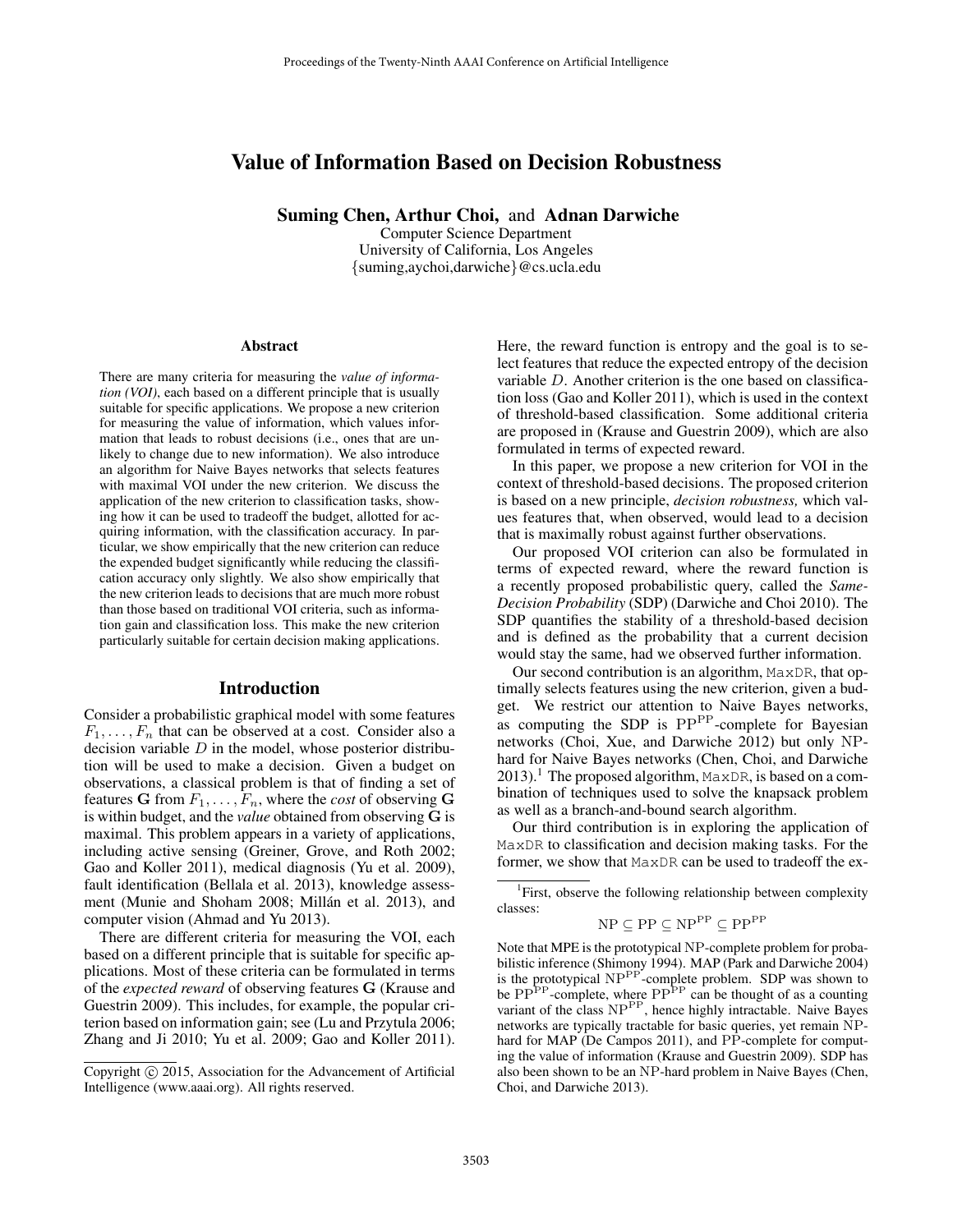

Figure 1: A Naive Bayes network.

| D | $H_1$ | $Pr(H_1  $<br>D) | D | $H_3$              | $Pr(H_3  $<br>D) |
|---|-------|------------------|---|--------------------|------------------|
|   |       | 0.508            |   | $\hspace{0.1mm} +$ | 0.61             |
|   |       | 0.482            |   |                    | 0.39             |
|   | $^+$  | 0.016            |   | $^{+}$             | 0.39             |
|   |       | 0.984            |   |                    | 0.61             |
|   |       |                  |   |                    |                  |
| D | $H_2$ | $Pr(H_2   D)$    | D | $H_4$              | $Pr(H_4   D)$    |
|   |       | 0.80             |   | $^+$               | 0.543            |
|   |       | 0.20             |   |                    | 0.456            |
|   |       | 0.20             |   | $^{+}$             | 0.456            |
|   |       |                  |   |                    |                  |

Figure 2: Additional CPTs for network in Figure 1.

pended budget with classification accuracy (MaxDR can reduce the expended budget significantly, while reducing the classification accuracy only slightly). For decision making tasks, we show that MaxDR leads to much more robust decisions, under a limited budget, compared to some traditional VOI criteria. This makes MaxDR particularly suitable to applications where the decision maker wishes to reduce the liability of their decisions against unknown information.

This paper is structured as follows. We start by providing some background, and follow by introducing the new VOI criterion. The corresponding algorithm, MaxDR, is then presented along with its applications and empirical results.

### Background

We use standard notation for variables and their instantiations, where variables are denoted by upper case letters (e.g.  $X$ ) and their instantiations by lower case letters (e.g.  $x$ ). Sets of variables are then denoted by bold upper case letters (e.g. X) and their instantiations by bold lower case letters (e.g. x). We use E to denote the set of currently observed features in a Naive Bayes network, and H to denote the set of unobserved features. The decision variable, which we assume is binary, is denoted by D with states  $+$  and  $-$ .

Value of Information. Consider the Naive Bayes network in Figure 1, which will serve as a running example. Here, D is a decision variable and  $H_1, H_2, H_3, H_4$  are tests that bear on this decision. The decision threshold is 0.80, leading to a positive decision if  $Pr(D = + | \mathbf{e}) \ge 0.8$ <sup>2</sup>

Suppose that tests  $H_1$  and  $H_2$  have a cost of \$4 each, whereas tests  $H_3$  and  $H_4$  have a cost of \$1 each. We are interested in the following problem: given a budget, which features should we observe? Feature selection is typically based on maximizing the *value of information (VOI)*. A common VOI criterion is information gain. The information

gain for the different features are as follows:  $H_1$ : 0.2708,  $H_2$ : 0.2781,  $H_3$ : 0.0350,  $H_4$ : 0.0054. Suppose that we have a budget of \$5 to expend. Using information gain as the reward criterion, features  $H_2$  and  $H_3$  would be the optimal features to observe as they maximize information gain (with a combined gain of 0.2815) while being within budget. Note that myopic (greedy) feature selection (Yu et al. 2009; Gao and Koller 2011) agrees with non-myopic (optimal) feature selection (Krause and Guestrin 2009; Bilgic and Getoor 2011) in this example.

We next review the recently introduced notion of the *Same-Decision Probability (SDP)* (Darwiche and Choi 2010; Choi, Xue, and Darwiche 2012; Chen, Choi, and Darwiche 2012) and then justify the usage of the SDP as a reward function for VOI.

Same-Decision Probability. Consider our running example and suppose that no features have been observed. We then have  $Pr(D = +) = 0.5$ , leading to the decision (classification)  $D = -$ . The question we ask now is: What is the probability that this decision will stay the same after we observe features  $\mathbf{H} = \{H_1, \ldots, H_4\}$ ? This probability is the *Same-Decision Probability* (SDP).

Intuitively, we can compute the SDP by considering every possible instantiation h of features H, computing the decision under each instantiation, and then adding up the probability of each instantiation h that leads to the same decision (i.e.,  $Pr(d \mid \mathbf{h}) < 0.8$ ). The process of enumerating instantiations is shown in Table 1, leading to an SDP of 0.738. Hence, the probability of reaching a different decision after observing features  $H = H_1, \ldots, H_4$  is only 0.262.

Assuming that features E have been already observed to e and that H are the unobserved features, we have:

$$
SDP(d, \mathbf{H}, \mathbf{e}, T) = \sum_{\mathbf{h}} [Pr(d | \mathbf{h}, \mathbf{e}) \ge T] Pr(\mathbf{h} | \mathbf{e}). (1)
$$

Here,  $[\alpha]$  is an indicator function equal to 1 if  $\alpha$  is true and equal to 0 otherwise. In the next section, we propose using the SDP as a reward function when computing the VOI.

#### Maximizing Decision Robustness

Using the SDP as a reward criterion for VOI, we would observe feature  $H_1$  instead of both  $H_2$  and  $H_3$  (which would be selected by information gain). In particular, if we observe  $H_1 = +$ , the decision made will not change regardless of what the other features are observed to be — since  $Pr(D = + | H_1 = +, h_2, h_3, h_4)$  will always be greater than 0.8. Technically, this means that the SDP after observing  $H_1 = +$  is 1.0. Similarly, if we observe  $H_1 = -$ , the SDP will be 1.0 as well. As such, the *expected SDP* is 1.0 after observing H1. This means that *whatever decision* we make after observing  $H_1$ , that decision stays the same  $af$ *ter* observing  $H_2, H_3$  and  $H_4$ . By a similar calculation, the expected SDP of observing both  $H_2$  and  $H_3$  is 0.697. This shows that maximizing information gain does not necessarily maximize decision robustness. This is an extreme example, which is meant to highlight the proposed criterion. More generally, however, we seek to identify a set of features that

<sup>&</sup>lt;sup>2</sup>This threshold is often used in educational and medical diagnosis (VanLehn and Niu 2001; Cantarel et al. 2014).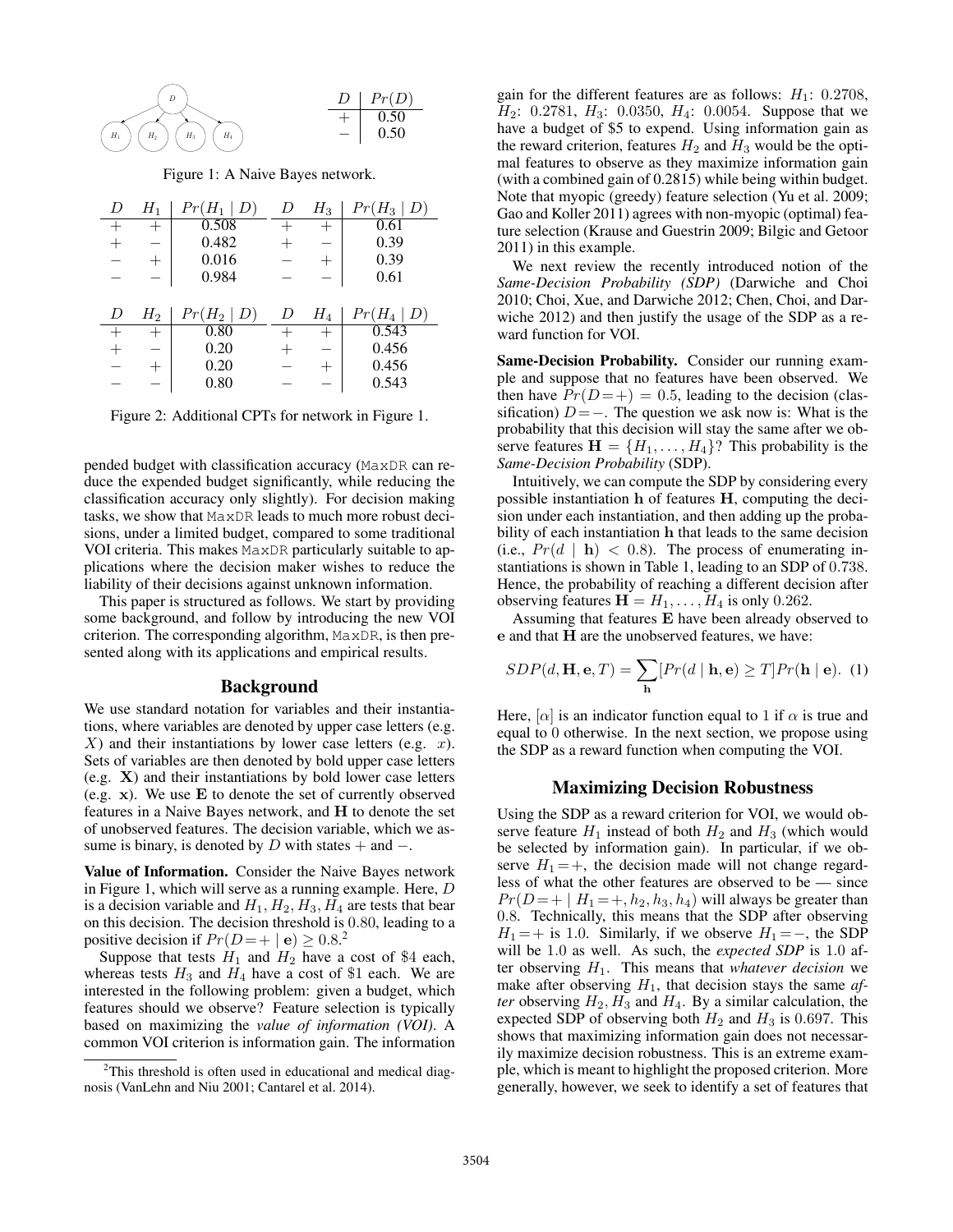| $H_1$                    | $H_2$  | $H_3$              | $H_4$  | $Pr(\mathbf{h}   \mathbf{e})$ | $Pr(d   \mathbf{h}, \mathbf{e})$ |
|--------------------------|--------|--------------------|--------|-------------------------------|----------------------------------|
| $^+$                     | $^{+}$ | $\hspace{0.1mm} +$ | $^{+}$ | 0.0676                        | 0.995                            |
| $^{+}$                   | $^{+}$ | $^{+}$             |        | 0.0430                        | 0.989                            |
| $^{+}$                   | $^{+}$ |                    | $^{+}$ | 0.0570                        | 0.994                            |
| $^{+}$                   | $^{+}$ |                    | -      | 0.0366                        | 0.985                            |
| $^{+}$                   |        | $^{+}$             | $^{+}$ | 0.0179                        | 0.937                            |
| $^{+}$                   |        | $^{+}$             | L.     | 0.0125                        | 0.858                            |
| $^{+}$                   |        |                    | $^{+}$ | 0.0155                        | 0.913                            |
| $^{+}$                   |        |                    | ÷,     | 0.0111                        | 0.810                            |
| -                        | $^{+}$ | $^{+}$             | $^{+}$ | 0.0828                        | 0.788                            |
| -                        | $^{+}$ | $^{+}$             | -      | 0.0690                        | 0.602                            |
|                          | $^{+}$ |                    | $^{+}$ | 0.0757                        | 0.725                            |
|                          | $^{+}$ |                    |        | 0.0676                        | 0.517                            |
| $\overline{\phantom{a}}$ |        | $^{+}$             | $^{+}$ | 0.0863                        | 0.189                            |
|                          |        | $^{+}$             |        | 0.1202                        | 0.086                            |
|                          |        |                    | $^{+}$ | 0.0969                        | 0.141                            |
|                          |        |                    |        | 0.1393                        | 0.062                            |

Table 1: Scenarios h for the network in Figure 1. The cases where  $Pr(d | \mathbf{h}, \mathbf{e}) \geq 0.8$  are bolded. Note that whether  $H_1 = +$  or  $H_1 = -$  is entirely indicative of whether  $Pr(d |$  $h, e) \geq 0.8.$ 

maximize the expected SDP, even though the expected SDP may not necessarily be 1.0.

We now formally define the expected SDP. Suppose that we have already observed features E to e, and let G be a subset of the hidden features H. Our goal is to define a new measure for deciding the worth of observing G. Let  $D(\mathbf{ge})$ be the decision made assuming that features G are observed to the values g. The expected SDP (E-SDP) is:

$$
\mathcal{E}(D, \mathbf{G}, \mathbf{H}, \mathbf{e}, T)
$$
  
= 
$$
\sum_{\mathbf{g}} SDP(D(\mathbf{g}\mathbf{e}), \mathbf{H} \setminus \mathbf{G}, \mathbf{g}\mathbf{e}, T)Pr(\mathbf{g}|\mathbf{e}).
$$
 (2)

The E-SDP of features G can be thought of as measuring the similarity between the decision made after observing  $G \subseteq H$  and the one made after observing all of H (Chen, Choi, and Darwiche 2014). If the E-SDP of a set G is high, we know that after observing G, there is little chance that observing  $H \setminus G$  will change our decision. This means that observing G will lead to high *decision robustness*. We are thus interested in finding the set of features that maximize the E-SDP. We refer to this criterion as *maximizing decision robustness (DR)*. It should be clear that choosing features based on DR amounts to maximizing an expected reward, where  $SDP(D(\textbf{ge}), \mathbf{H} \setminus \mathbf{G}, \textbf{ge}, T)$  is the reward function. We next provide an algorithm for identifying the subset G of hidden features that maximizes decision robustness.

#### MaxDR: Maximizing Decision Robustness

Given a Naive Bayes network  $\mathcal N$  with class variable  $D$ , threshold T, observation e, unobserved features H, a cost  $C_i$ for each individual feature  $H_i$ , and a total budget  $B$ , our algorithm MaxDR will output a set of features  $G^* \subseteq H$  where

• the cost of observing  $G^*$  is within the budget  $B$ :

$$
\big(\sum_{H_i\in\mathbf{G}^*} C_i\big)\leq B,
$$

• the E-SDP of observing G is maximal:

$$
\mathbf{G}^* = \arg \max_{\mathbf{G} \subseteq \mathbf{H}} \mathcal{E}(D, \mathbf{G}, \mathbf{H}, \mathbf{e}, T).
$$

Intuitively, observing the set of features identified by MaxDR will best render the remaining features redundant. Note the similarity between our problem and the 0-1 knapsack problem: we have a set of items, each with an associated cost and profit, and a budget  $B$ , where our goal is to maximize the profit while keeping the total cost within budget B. The knapsack problem is difficult: the decision problem is NP-complete (Kellerer, Pferschy, and Pisinger 2004). There is a key difference, however, between our problem and the typical knapsack problem: computing the total profit of a set for the knapsack problem can be done in linear time, while computing the total profit of a set for our problem involves computing E-SDP, which is NP-hard even in Naive Bayes networks.<sup>3</sup>

We will first show how to compute E-SDP, and then show how to solve the knapsack component of the problem.

Computing the Expected SDP. Computing the E-SDP of  $\mathbf{G} \subseteq \mathbf{H}$  involves the test  $Pr(d \mid \mathbf{h}, \mathbf{e}) =_T Pr(d \mid \mathbf{g}, \mathbf{e}).$ That is, we test whether both posterior probabilities are on the "same side" of threshold  $T$ . We find it more convenient to implement this test in the *log-odds* domain, where

$$
\log O(d \mid \mathbf{h}, \mathbf{e}) = \log \frac{Pr(d \mid \mathbf{h}, \mathbf{e})}{Pr(\overline{d} \mid \mathbf{h}, \mathbf{e})}.
$$

We then define the *log-odds threshold* as

$$
\lambda = \log \frac{T}{1 - T},
$$

and subsequently we have the log-odds test:

$$
\log O(d \mid \mathbf{h}, \mathbf{e}) =_{\lambda} \log O(d \mid \mathbf{g}, \mathbf{e}).
$$

In a Naive Bayes network we have  $D$  as the class variable and  $H \cup E$  as the leaf variables. The posterior logodds after observing an arbitrary *partial instantiation* q =  $\{h_1, \ldots, h_j\}$  of variables  $\mathbf{Q} \subseteq \mathbf{H}$  can be written as

$$
\log O(d \mid \mathbf{q}, \mathbf{e}) = \log O(d \mid \mathbf{e}) + \sum_{i=1}^{j} w_{h_i},
$$

where  $w_{h_i}$  is the *weight of evidence*  $h_i$  and defined as:

$$
w_{h_i} = \log \frac{Pr(h_i \mid d)}{Pr(h_i \mid \overline{d})}.
$$

The weight of evidence  $w_{h_i}$  is then the contribution of evidence  $h_i$  to the quantity  $\log O(d \mid \mathbf{q}, \mathbf{e})$  (Chan and Darwiche 2003). Note that all weights can be computed in time and space linear in  $|H|$  (for Naive Bayes networks). For our example network, the weights of evidence  $\{w_{h_i}, w_{\overline{h}_i}\}$  are shown in Table 2.

<sup>&</sup>lt;sup>3</sup>Computing the SDP in Naive Bayes networks is NP-hard (Chen, Choi, and Darwiche 2013). Computing E-SDP is NP-hard as well since computing the SDP is just a special case of computing the E-SDP where  $G = \{\}.$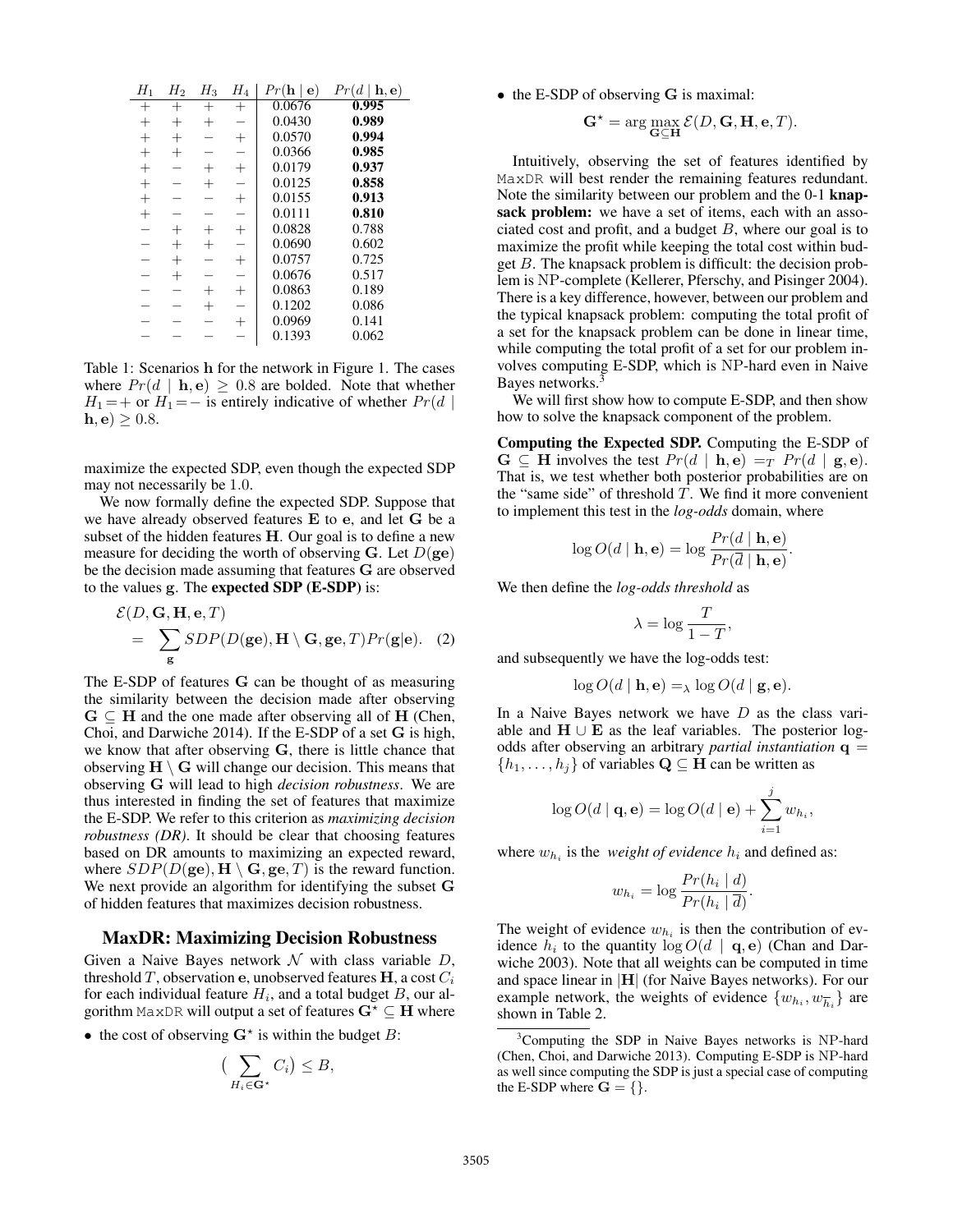|                      | $w_{h_i}$   5.00 2.00          | 0.65 | 0.25 |
|----------------------|--------------------------------|------|------|
| $w_{\overline{h}_i}$ | $\vert$ 1.00 -2.00 -0.65 -0.25 |      |      |

Table 2: Weights of evidence.

| 7.0<br>7.65<br>$7.9\,7.4$ | 7.0<br>$H_3$<br>$H_3$<br>6.35 1.65 0.35 3.65 2.35 -2.35 -3.65<br>$H_4$ $H_4$ $H_4$ $H_4$ $H_4$ $H_4$ $H_4$<br>$+ 6.6$ 6.1 1.9 1.4 0.6 0.1 3.9 3.4 2.6 2.1 -2.1 -2.6 -3.4 -3.9 |  |  |
|---------------------------|-------------------------------------------------------------------------------------------------------------------------------------------------------------------------------|--|--|

Figure 3: This figure depicts a two-tiered search tree to compute E-SDP with  $G = \{H_1\}$  and  $\lambda = 2.0$  for the network shown in Figure 1. A solid line indicates  $+$  and a dashed line indicates −. Note the horizontal line dividing G and the remaining features. The quantity  $\log O(d \mid \mathbf{q}, \mathbf{e})$  is displayed next to each node q in the tree. Leaf nodes where  $\log O(d \mid \mathbf{h}, \mathbf{e}) = \lambda \log O(d \mid \mathbf{g}, \mathbf{e})$  are bolded.

For convenience, we also define the quantities  $UB$  and LB that respectively represent the upper and lower bounds on the total weight of evidence of observing variables Q:

$$
UB(w_{\mathbf{Q}}) = \sum_{H_i \in \mathbf{Q}} \max_{h_i} w_{h_i}
$$

$$
LB(w_{\mathbf{Q}}) = \sum_{H_i \in \mathbf{Q}} \min_{h_i} w_{h_i}
$$

One brute-force method to compute the E-SDP is similar to the brute force method discussed in (Chen, Choi, and Darwiche 2013) for computing the SDP, where we first initialize the total SDP to  $0$ , then enumerate the instantiations of  $H$ into a search tree, then check whether  $\log O(d \mid \mathbf{h}, \mathbf{e}) =_{\lambda}$  $\log O(d \mid \mathbf{e})$ , and if so, add  $Pr(\mathbf{h} \mid \mathbf{e})$  to the total SDP.

Our proposed algorithm, CalcESDP, utilizes a twotiered search tree. The first tier of the search tree includes G, whereas the second tier includes  $H \setminus G$ . An example two-tiered search tree can be seen in Figure 3. To reduce the number of nodes that must be explored, we use a branchand-bound approach similar to (Chen, Choi, and Darwiche 2013) to detect when the children of an intermediate node can be pruned. In addition, our algorithm uses a novel *dynamic* variable order that leads to significant improvements to the amount of pruning. The pseudocode of CalcESDP is shown in Algorithm 1. When applied to the previous example, the algorithm will only explore the tree in Figure 4.

Note that the dynamic ordering heuristic (Line 20) will select the variable that upon observation, can maximize the



Figure 4: The pruned search tree when computing E-SDP for  $G = \{H_1\}.$ 

Algorithm 1: CalcESDP Computing E-SDP in a Naive Bayes network with class variable D, evidence e, and attributes  $\mathbf{H} = \{H_1, \ldots, H_n\}$ . Note  $w_{\mathbf{q}} = \sum_{h_i \in \mathbf{q}} w_{h_i}$ .

input:

 $\mathcal{N}$ : Naive Bayes network

G: a subset of H  $\lambda$ : log-odds threshold

output: Expected Same-Decision Probability p

mai

| main: |                                                           |                                                                                                                      |
|-------|-----------------------------------------------------------|----------------------------------------------------------------------------------------------------------------------|
|       | $p \leftarrow 0.0$                                        | a lower-bound on E-SDP                                                                                               |
|       | $m \leftarrow 1.0$                                        | an upper-bound on E-SDP                                                                                              |
|       | $\{ \} \rightarrow \mathbf{p}$                            | initial instantiation (empty)                                                                                        |
|       | $DFS_E\_SDP(q)$                                           |                                                                                                                      |
|       | return $p$                                                | $p = m$ on return                                                                                                    |
|       | 1: procedure $DFS_E\_SDP(q)$                              |                                                                                                                      |
| 2:    | $t \leftarrow \log O(d \mid \mathbf{e}) + w_{\mathbf{q}}$ | current log-odds                                                                                                     |
| 3:    | if $ Q  \leq  G $                                         | enumerating top-half of tree                                                                                         |
| 4:    |                                                           | if $t + UB(w_{\mathbf{H}\setminus\mathbf{Q}}) < \lambda$ or $\lambda \leq t + LB(w_{\mathbf{H}\setminus\mathbf{Q}})$ |
| 5:    |                                                           | decision is now fixed                                                                                                |
| 6:    | $p \leftarrow p + Pr(\mathbf{q} \mid \mathbf{e})$         |                                                                                                                      |
| 7:    | return                                                    |                                                                                                                      |
| 8:    | else                                                      | searching bottom-half of tree                                                                                        |
| 9:    |                                                           | if $t + UB(w_{\mathbf{H}\setminus\mathbf{Q}}) < \lambda$ or $\lambda \leq t + LB(w_{\mathbf{H}\setminus\mathbf{Q}})$ |
| 10:   |                                                           | decision is now fixed                                                                                                |
| 11:   |                                                           | <b>if</b> $t =_{\lambda} \log O(d \mid \mathbf{e}) + w_{\mathbf{g}}$ same decision                                   |
| 12:   |                                                           | $p \leftarrow p + Pr(\mathbf{q}   \mathbf{e})$                                                                       |
| 13:   | else                                                      | different decision                                                                                                   |
| 14:   |                                                           | $m \leftarrow m - Pr(\mathbf{q} \mid \mathbf{e})$                                                                    |
| 15:   | return                                                    |                                                                                                                      |
| 16:   | if $ Q  <  H $                                            | continue traversing tree                                                                                             |
| 17:   |                                                           | $H_i \leftarrow \text{NEXT\_VAR}(\mathbf{q}, t)$ pick next variable                                                  |
| 18:   |                                                           | <b>for</b> each value $h_i$ of attribute $H_i$ <b>do</b>                                                             |
| 19:   | $DFS$ E_SDP $(q, h_i)$                                    | recurse                                                                                                              |
| 20:   | <b>procedure</b> NEXT_VAR $(q, t)$                        |                                                                                                                      |
| 21:   | $\mathcal{C} \leftarrow \mathbf{H} \setminus \mathbf{Q}$  | candidate variables                                                                                                  |
| 22:   | if $ Q  <  G $                                            | if enumerating top half                                                                                              |
| 23:   | $\mathcal{C} \leftarrow \mathcal{C} \setminus \mathbf{H}$ | remove bottom half                                                                                                   |
|       |                                                           |                                                                                                                      |
| 24:   |                                                           | <b>return</b> arg max $H_i \in \mathcal{C}$ $ (t+w_{h_i \in H_i} - \lambda) $                                        |

margin between the current posterior log-odds and the log threshold. For instance, in our running example, if  $\log O(d)$  $(e) = -2$ , then  $H_1$  would be selected, as the observation of  $H_1 =$  – would result in a minimal posterior log-odds of  $-4$ . Whereas if  $\log O(d \mid \mathbf{e}) = 1$ , then  $H_2$  would be selected as the observation of  $H_2$  = + would result in a maximal posterior log-odds of 6. This allows us to first explore certain parts of the search tree where we can aggressively prune. Note that we keep track of the upper bound on the final value of the E-SDP. This quantity, as well as our dynamic ordering heuristic, will be further discussed in the next section.

Finding Valid Sets of Features. Feature selection algorithms usually exploit submodularity and/or monotonicity (Krause and Guestrin 2005; 2009; Golovin and Krause 2011). However, as the expected SDP is neither mono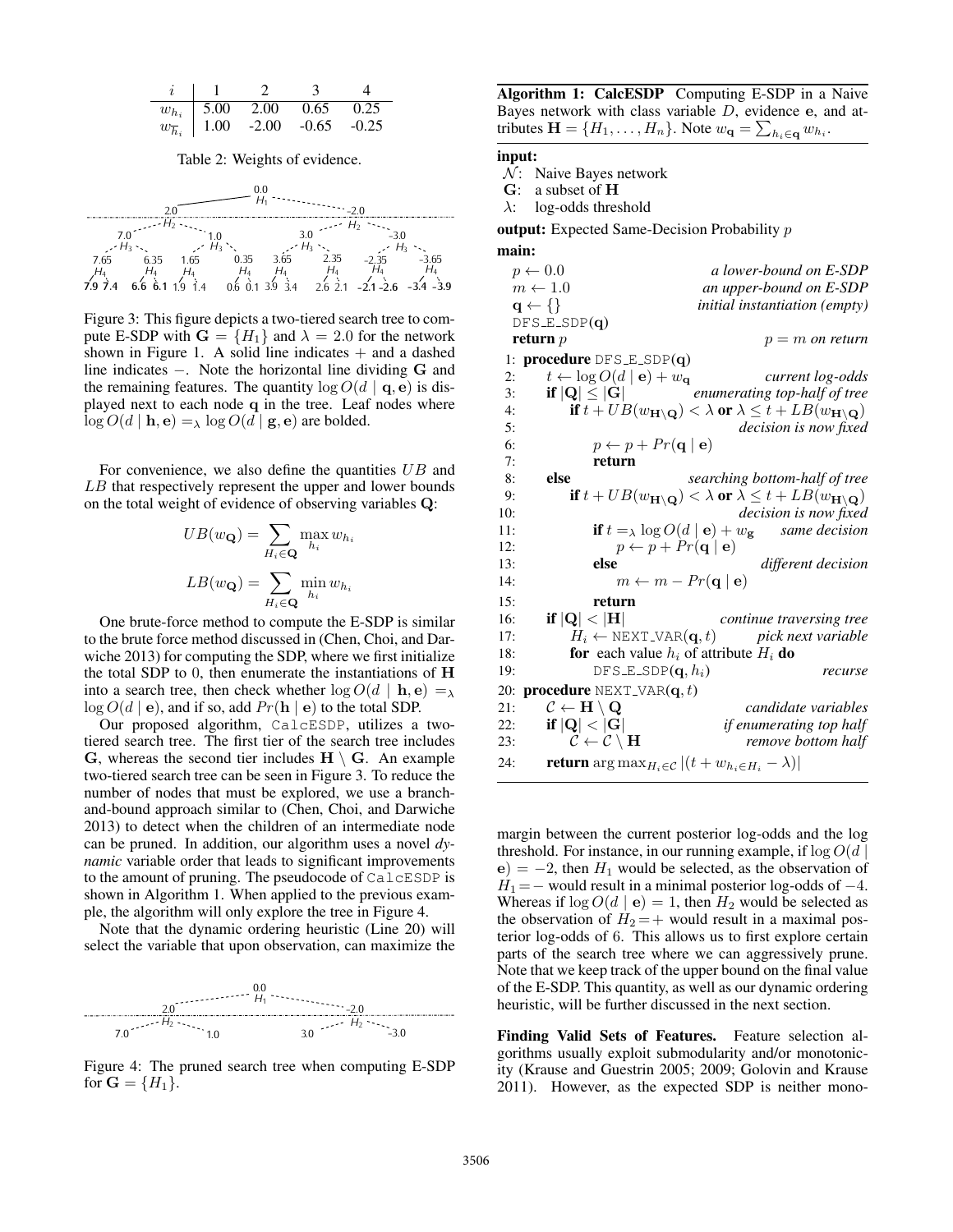Algorithm 2: FindCands Finding candidate subsets to compute E-SDP over. A subset  $[T, F, F, T]$  represents a subset that includes features  $H_1$  and  $H_4$ . For a candidate set to be valid, the total profit must  $\geq V$  while the total cost  $\leq B$ .

# input:

H:  $\{H_1, \ldots, H_n\}$ , by decreasing efficiency<br>V: target threshold (see Equations 3 & 4)

target threshold (see Equations  $3 \& 4$ )

B: budget

output: All subsets of features where total profit exceeds V

main:

|     | $p \leftarrow 0.0$                        | <i>initial profit</i>                                           |
|-----|-------------------------------------------|-----------------------------------------------------------------|
|     | $\mathbf{q} \leftarrow [F, \ldots, F]_n$  | initially, no features selected                                 |
|     | $d \leftarrow 0$                          | <i>initial depth</i>                                            |
|     | $b \leftarrow B$                          | <i>initial budget</i>                                           |
|     | $candidates \leftarrow \Box$              | list of candidate feature sets                                  |
|     | DFS_KS $(q, p, d, b)$                     |                                                                 |
|     | <b>return</b> candidates                  |                                                                 |
|     | 1: <b>procedure</b> DFS_KS $(q, p, d, b)$ |                                                                 |
| 2:  | if $p + UBP(H, d, b) < V$                 | no profit potential                                             |
| 3:  | return                                    |                                                                 |
| 4:  | else if $b < 0$                           | budget exceeded                                                 |
| 5:  | return                                    |                                                                 |
| 6:  | else if $p \geq V$                        | enough profit potential                                         |
| 7:  | add q to <i>candidates</i>                |                                                                 |
| 8:  | DFS_KS $(q, p, d+1, b)$                   |                                                                 |
| 9:  | set feature $H_d = T$ in q                | include H <sub>d</sub>                                          |
| 10: |                                           | DFS_KS(q, p + profit $(H_d)$ , $d+1$ , $b - \text{cost}(H_d)$ ) |

tonic, nor submodular (shown in the introductory example), a novel approach must be devised. A brute-force computation enumerates all  $2^{|H|}$  sets of features and then computes E-SDP for each set that respects the budget.

We can greatly improve upon this method using a key observation: if observing variables  $G \subseteq H$  cannot change the original decision, then the E-SDP of observing variables G is *the same* as the original SDP with respect to variables H (without the expectation). Hence, we need only compute this "expected" SDP once, and focus only on those subsets G that are not so vacuous.

More precisely, if our decision is initially below the threshold,  $\log O(d \mid \mathbf{e}) < \lambda$ , then we only need to consider sets of features G that are able to cross the threshold:  $\lambda \leq \log O(d \mid \mathbf{e}) + UB(w_{\mathbf{G}})$ . Similarly, if our decision is initially above the threshold, i.e.,  $\lambda \ge \log O(d \mid e)$ , then we only need to consider features G that satisfy  $\log O(d)$  $\mathbf{e}$ ) +  $LB(w_{\mathbf{G}}) \leq \lambda$ . Hence, to obtain a non-trivial expected SDP problem, we must select enough features in G so that:

$$
UB(w_{\mathbf{G}}) = \sum_{H_i \in \mathbf{G}} \max_{h_i} w_{h_i} \ge \lambda - \log O(d \mid \mathbf{e}), \quad (3)
$$

if our decision is initially below the threshold, or else if the decision is initially above the threshold:

$$
LB(w_{\mathbf{G}}) = \sum_{H_i \in \mathbf{G}} \min_{h_i} w_{h_i} \leq \lambda - \log O(d \mid \mathbf{e}). \quad (4)
$$



Figure 5: A pruned inclusion/exclusion tree for the knapsack problem instance shown in Table 3. Note that a left branch corresponds to the *inclusion* of an item whereas a right branch corresponds to the *exclusion* of an item. At every node there is a tuple of 3 items: the profit so far, the budget remaining, and an upper bound for the remaining profit  $(UBP)$ . Due to pruning, we thus avoid traversing the full inclusion/exclusion tree.

We can find these sets by solving the following variant of the knapsack problem:

**Definition 1.** *Consider n items*  $X_1$  *to*  $X_n$ *, where each item has cost*  $cost(X_i)$  *and profit* profit $(X_i)$ *. Is there a subset of items with total cost at most* B *and total profit at least* V *?*

Here, our cost function is the same cost as in our feature selection, but our profit function is either profit $(H_i)$  =  $\max_{h_i} w_{h_i}$  or profit $(H_i) = \min_{h_i} w_{h_i}$  (depending on the initial decision). We then want subsets of items (features) that yield enough profit for our decision to cross its threshold, and hence yield a non-trivial expected SDP problem. Our proposed algorithm, FindCands, uses a branch-andbound approach similar to (Pisinger 1995; Zäpfel, Braune, and Bögl 2010), and builds an inclusion/exclusion tree, as done by (Korf 2009), in order to find all possible solutions.

In order to increase the amount of pruning that can be done, we build the inclusion/exclusion tree of items by *efficiency*, defined as the ratio  $\frac{\text{profit}(X_i)}{\text{cost}(X_i)}$ . After the items are sorted, and as we traverse the tree, we keep track of (1) all costs accrued (by the features currently selected), (2) and the remaining profit potential that is available (that we could get by selecting from the remaining features). We backtrack if we find that (1) the budget has been surpassed, or (2) the profit potential is too low, which is based on an efficiently computable upper bound on our profit,  $UBP$  — we add all items as allowed by the budget in order of decreasing efficiency. At the point where the next item's cost exceeds the remaining budget, we take, according to the remaining budget, the fraction of the item's profit, which yields an upper bound on the maximum obtainable profit (Kellerer, Pferschy, and Pisinger 2004; Zäpfel, Braune, and Bögl 2010).

The pseudocode for FindCands can be found in Algorithm 2. In Figure 5, we provide an example of the inclusion/exclusion tree after using FindCands for the following knapsack problem instance found in Table 3. The candidate knapsack items include  $X_1, X_2, X_3, X_4$ , and their respective {profit, cost} values can be found in Table 3. The final algorithm MaxDR to find the feature set  $G^*$  with highest expected SDP is: use FindCands to generate valid sets, and for each candidate set G, use CalcESDP to com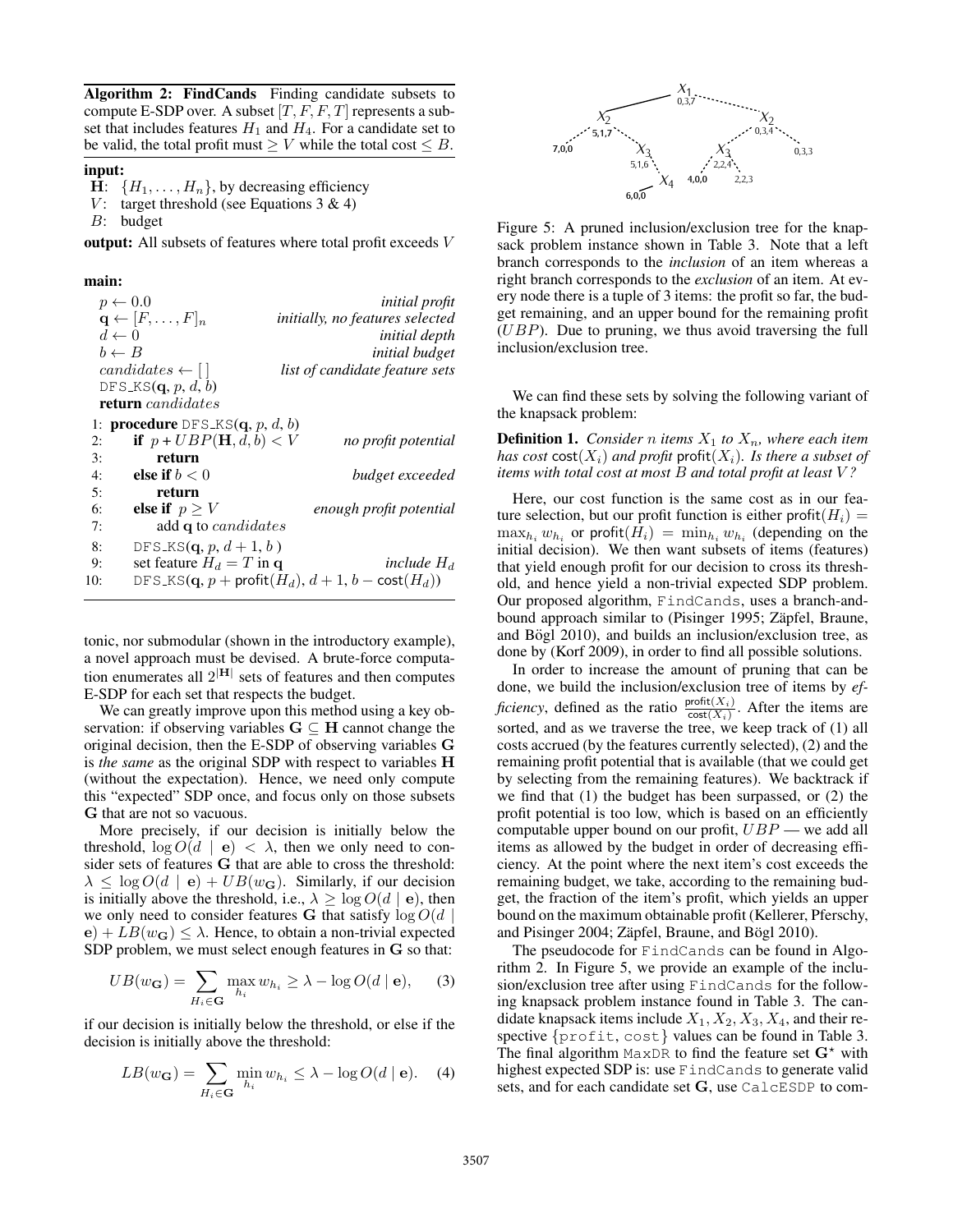pute the expected SDP. Note that CalcESDP maintains an upper bound for the current value of the expected SDP if that value falls below the highest expected SDP of some previous candidate set, we can abort the computation and continue our traversal through the inclusion/exclusion tree. This is where the previously introduced dynamic ordering heuristic is especially useful, as it allows us to swiftly detect when the upper bound falls below some threshold.

| $X_1$  | $X_2$ | $X_3$ | $X_4$ |     |
|--------|-------|-------|-------|-----|
| Profit | 5.0   | 2.0   | 2.0   | 1.0 |
| Cost   | 2.0   | 1.0   | 2.0   | 1.0 |

Table 3: A knapsack problem instance with budget  $=$  3 and profit  $= 4$ .

# Complexity analysis

Let  $n$  be the number of features in the network, where  $c$  is the number of states of a feature variable. In the best-case scenario, we can detect that the E-SDP will never change regardless of what instantiation of features is observed — in this trivial scenario, no search needs to be performed. However, for the worst-case time complexity, we may need to traverse all of the  $O(2^n)$  possible candidate subsets of features and take  $O(c^n)$  time to compute the E-SDP of each subset. Therefore, the worst-case time complexity is is  $O(c^n 2^n)$ .

# Applications and Experimental Results

We now discuss the application of MaxDR to classification and decision making tasks. We performed experiments on Naive Bayes networks from a variety of sources: UCI Machine Learning Repository (Bache and Lichman 2013), BFC (http://www.berkeleyfreeclinic.org/) and CRESST (http:// www.cse.ucla.edu/). Each network has an associated dataset containing labelled examples, which we used in some of the experiments.

Classification. Consider the problem of classification with Naive Bayesian networks. Let D be the class variable and let  $H = H_1, \ldots, H_n$  be the features. In a classical setting, one classifies by observing all the available features. That is, one computes  $Pr(D|H_1, \ldots, H_n)$ and then chooses a class depending on a given threshold T. If  $Pr(d|h_1, \ldots, h_n) \geq T$ , one classifies the example  $h_1, \ldots, h_n$  positively; otherwise, one classifies it negatively.

Suppose now that we wish to classify based on only a subset of the features, due to feature cost. Our approach involves using MaxDR to find the smallest subset G of features where the expected SDP of observing G crosses a certain level L. In other words, we want the subset G that satisfies arg min<sub>G</sub> |G| and  $\mathcal{E}(D, G, H, E, T) \geq L$ . Note here that we are not maximizing the expected SDP, but only ensuring that it passes a given threshold  $L$ . We do this so we can tradeoff the number of selected features with the classification accuracy. The larger  $L$  is, the more features MaxDR will select, and the better the classification accuracy. The smaller  $L$  is, the fewer features that MaxDR will select, but at the expense of less classification accuracy. As we shall see next, one can choose  $L$  so as to obtain a very interesting balance: a relatively small number of features can be selected while ensuring a very small penalty in classification accuracy.

We experimented with thresholds  $L$  ranging from  $[0.70, 0.75, 0.80, 0.85, 0.90, 0.95]$ . For each L, and each network, MaxDR found the smallest subset G that satisfies the above conditions. We then computed the classification accuracy based on observing only G versus observing all features H. We classified each example in each dataset based on G and H, and then computed for each the proportion of correctly labeled instances to total number of instances.

Table 4 displays the percentage of features  $(\frac{|G|}{|H|})$  that  $MaxDR$  selected for different levels  $L$  of decision robustness, across all networks. We also list the average percentage of selected features and the average difference of classification accuracy (accuracy of  $H$  - accuracy of  $G$ ) for each threshold L. The table reveals an interesting tradeoff between the number of features selected and the classification accuracy, which can be controlled by varying the decision robustness threshold L. For example, for  $L = 0.95$ , we select about 60% of the features on average, while incurring only a 0.64% reduction in classification accuracy. This clearly shows that many features are redundant given other features. Moreover, MaxDR is able to identify those redundant features, by excluding them from the selected features.

Decision Making. We now discuss another application of MaxDR to decision making. Given a Naive Bayes network with decision variable D, features  $\mathbf{H} = H_1, \dots, H_n$ , and budget  $B$ , we wish to make a decision that is within budget, and that is maximally robust against additional observations. For example, if we can only observe three features,  $H_i$ ,  $H_j$ and  $H_k$ , we wish to select them such that when observed, there is a low probability of reaching a different decision if features  $\mathbf{H} \setminus \{H_i, H_j, H_k\}$  were later observed. The goal here is to minimize our liability against what we chose not to observe. Contrary to the previous application, we have no data here. Therefore, the notion of classification accuracy is not meaningful in this setting, and the quality of a decision is measured solely based on its robustness.

For each Naive Bayes network, budget  $B$  and decision threshold  $T$ , we used MaxDR to select features  $G$  and considered the expected SDP of decisions based on observing G (MaxDR computes the expected SDP as a side effect). For each network, the budget was set to 1/3 the number of features, with decision thresholds in  $[0.1, 0.2, \ldots, 0.8, 0.9]$ .

Figure 6 depicts a sample result for one of the considered networks.<sup>4</sup> We compare against two baseline feature selection algorithms: non-myopic information gain (NM-IG) and non-myopic, generalized classification loss  $(NM-DT)$ .<sup>5</sup> That is, we select features G using each of these feature selection criteria and then measure the robustness of decisions based

<sup>&</sup>lt;sup>4</sup>Additional results are given in the full version of our paper at http://reasoning.cs.ucla.edu/.

<sup>&</sup>lt;sup>5</sup>Suppose we are making decisions based on the following utilities of positive and negative decisions:  $U_p = Pr(d|e)$  and  $U_n = Pr(\overline{d}|\mathbf{e})T/(1 - T)$ . This corresponds to a threshold-based decision for arbitrary  $T$ . NM-DT selects features using the reward function  $\max(U_p, U_n)$ . When  $T = 1/2$ , we get classification loss.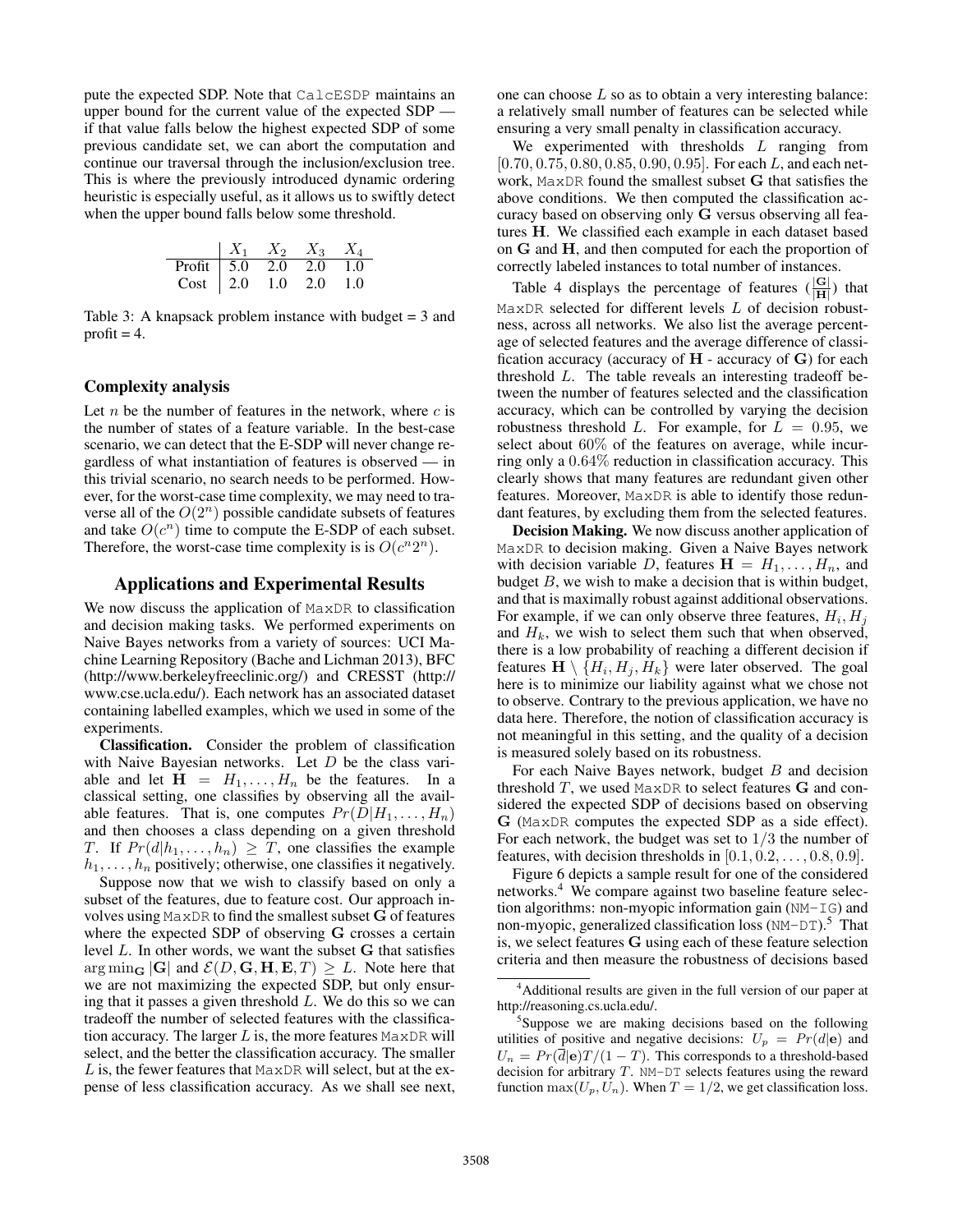| Network                 | bupa | pima | ident | anatomy               | heart | voting | hepatitis | nav  |                |               |
|-------------------------|------|------|-------|-----------------------|-------|--------|-----------|------|----------------|---------------|
| $\overline{t}$ features | 6    |      | Q     | 12                    | 13    | 16     | 19        | 20   |                |               |
| Threshold               |      |      |       | $%$ features selected |       |        |           |      | avg % selected | avg diff C.A. |
| 0.75                    | 33.3 | 12.5 | 11.1  | 8.3                   | 15.4  | 6.2    | 5.3       | 30.0 | 15.2           | 0.0518        |
| 0.80                    | 66.7 | 25.0 | 11.1  | 16.6                  | 23.1  | 6.2    | 5.3       | 30.0 | 23.0           | 0.0191        |
| 0.85                    | 66.7 | 37.5 | 22.2  | 16.6                  | 30.8  | 12.5   | 15.8      | 30.0 | 29.0           | 0.0162        |
| 0.90                    | 100  | 50.0 | 33.3  | 25.0                  | 38.5  | 12.5   | 26.3      | 45.0 | 41.3           | 0.0109        |
| 0.95                    | 100  | 87.5 | 55.5  | 41.6                  | 61.5  | 18.7   | 47.4      | 60.0 | 59.1           | 0.0064        |
| 0.98                    | 100  | 100  | 88.8  | 66.6                  | 76.9  | 31.2   | 68.4      | 75.0 | 75.9           | 0.0048        |
| 0.99                    | 100  | 100  | 88.8  | 83.3                  | 92.3  | 43.7   | 89.5      | 80.0 | 84.7           | 0.0042        |
| 1.00                    | 100  | 100  | 100   | 100                   | 100   | 100    | 100       | 100  | 100            | 0.0000        |

Table 4: This table shows 1) the percentage of features selected by MaxDR for different levels of decision robustness 2) the average percentage of features selected and 3) the average difference of classification accuracy.



Figure 6: Decision robustness.

| <b>Network</b> | $NM-DT(s)$ | $\overline{NM-1}G(s)$ | $\overline{\text{MaxDR}}$ (s) |
|----------------|------------|-----------------------|-------------------------------|
| bupa           | 0.028      | 0.021                 | 0.032                         |
| pima           | 0.137      | 0.124                 | 0.044                         |
| ident          | 0.129      | 0.119                 | 0.147                         |
| anatomy        | 0.431      | 0.419                 | 0.424                         |
| heart          | 0.704      | 0.682                 | 3.230                         |
| voting         | 28.146     | 22.734                | 4.612                         |
| hepatitis      | 284.873    | 276.143               | 147.887                       |
| nav            | 342.767    | 328.874               | 121.715                       |

Figure 7: Running time.

on observing the selected features.<sup>6</sup> Our results show a number of patterns. First, the proposed criterion selects features leading to the most robust decisions. Moreover, the difference between MaxDR and the other criteria becomes more pronounced for extreme thresholds and for large networks. These results show that MaxDR, as a feature selection algorithm, is very suitable for applications in which the decision maker wishes to minimize their liability against information that they chose not to observe.

**Running time.** Assuming *n* binary features, a budget of  $m$ , and a cost of 1 per feature, NM-IG and NM-DT can be implemented in  $O(\binom{n}{m} 2^m)$  time. In particular, one only needs to consider candidate features  $G$  of size  $m$  due to the monotonicity of corresponding objective functions (i.e., G will dominate all its strict subsets). For each candidate G, one needs to compute an expectation over G, which takes  $O(2^m)$  time. In fact, we know of no algorithm that does better than  $\Theta(\binom{n}{m}2^m)$  for these criteria. MaxDR has a worstcase time complexity of  $O(2^{n+m})$ . In this case, we need to consider all  $2^m$  candidates G with size  $\leq m$  since the SDP is not strictly monotonic. We also need  $O(2^n)$  time to compute the expected SDP by enumerating all feature states. This is much worse than the running time for NM-IG and NM-DT. However, Figure 7 shows that MaxDR does significantly better than this on average and also does better than both NM-IG and NM-DT, especially for larger networks. This is due to the knapsack and branch-and-bound pruning techniques employed by MaxDR.

# **Conclusion**

We introduced a new criterion for measuring the VOI, which favors features that lead to robust decisions. We also proposed an algorithm, MaxDR, that optimally selects features in Naive Bayes networks based on the new criterion. We demonstrated the application of MaxDR to classification and decision making tasks. In the first application, we showed empirically that MaxDR can be used to significantly reduce the cost of observing features while minimally affecting the classification accuracy. In the second application, we showed empirically that MaxDR is more suitable than traditional VOI criteria when the goal is to make stable decisions given a limited budget.

Acknowledgments. This work has been partially supported by ONR grant #N00014-12-1-0423, NSF grant #IIS-1118122, and a Google Research Award. In addition, we would like to thank Brian Milch, Russell Greiner, Guy Van den Broeck, and Richard Korf for comments and suggestions that were crucial for shaping this paper.

<sup>&</sup>lt;sup>6</sup>We also experimented with the minimum Redundancy Maximum Relevance (mRMR) feature selection criterion (Ding and Peng 2003). We found the criterion to be trivial for Naive Bayes structures as it always prefers sets of features over their supersets.